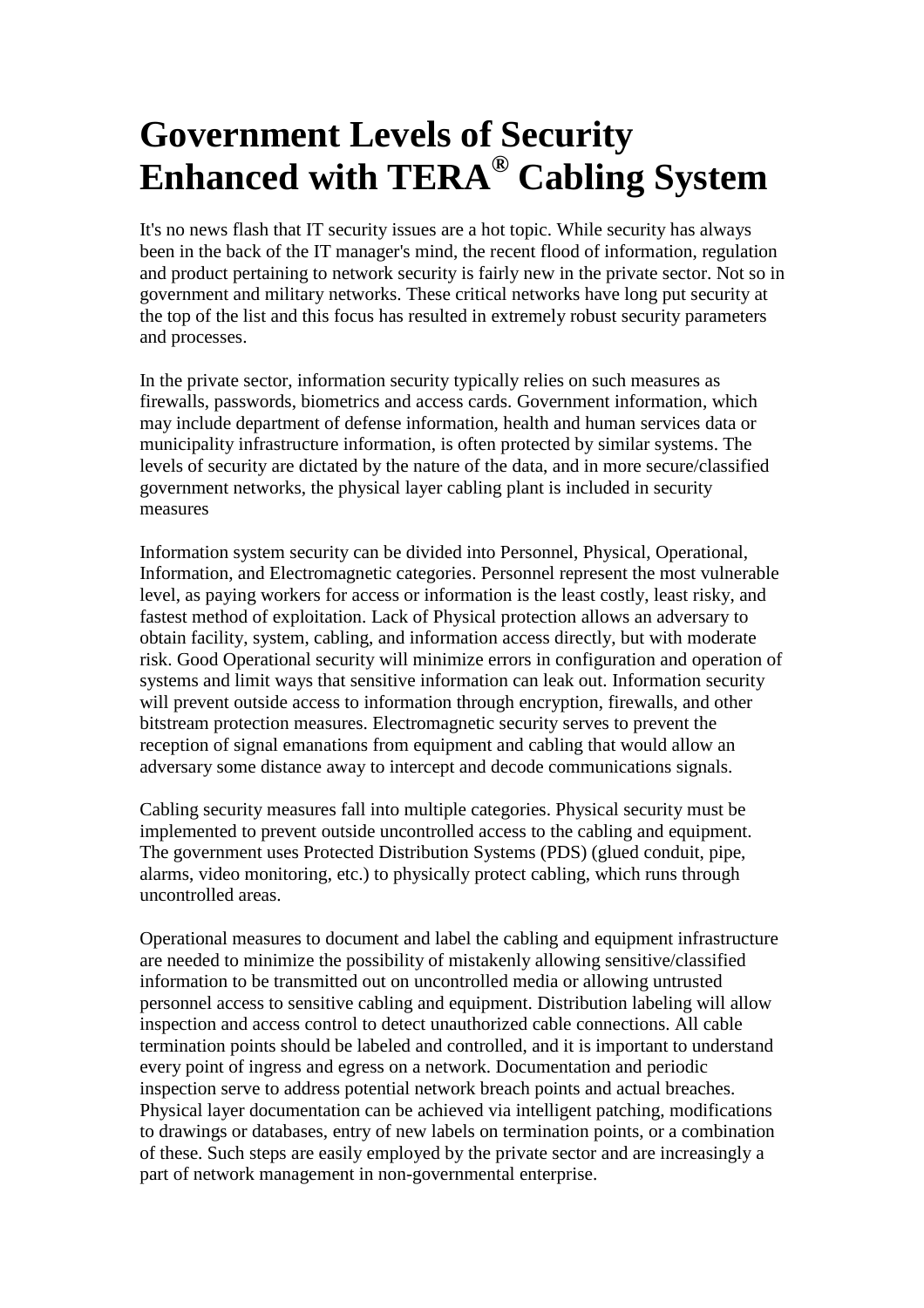Beyond limiting physical accessibility, the cabling plant's radiated signals must be controlled. The control of all compromising emanations to within controlled spaces is critical for Government communications that require a high level of security, such as homeland security. This falls under what the government terms EMSEC (Emissions Security), INFOSEC (Information Security), and TEMPEST. These programs/ratings work to assure that the normally radiated signals are shielded in some way from unscrupulous listeners that would use this captured information for unauthorized means.

Radiated signals or emissions occur in every piece of computer equipment and in all copper cabling. In the US, the FCC controls the amount of allowable emissions and international counterparts exist (IEC CISPR documents). The unwanted variety of signal emissions are known as compromising emanations. Compromising emanations can be transmitted through power lines, data and telephone cabling, or simply radiated through the air. When a compromising emission is received or intercepted, secure information can be compromised where the signals can be reconstituted into the original sensitive information. Microchips, diodes transistors and other non-linear electronic components in data processing equipment are a potential source of compromising emanations. Signals on copper cables especially data signals where sharp transitions produce significant higher frequency signals, can create compromising emanations.

TEMPEST is a US. government code word which defines the counter-intelligence standards developed to protect secure data transmissions from electronic espionage. Although actual requirements are classified, it is widely known that TEMPEST sets out strict limits on signal radiation from data handling electronic equipment. While the scope of published TEMPEST information focuses on physical equipment such as monitors, printers and devices containing microchips, the term is commonly used to describe efforts throughout the field of Emissions Security (EMSEC). EMSEC is defined as 'the protection resulting from all measures designed to deny unauthorized persons information that might be derived from intercept and analysis of compromising emanations from other than crypto-equipment and telecommunications systems," according to the ATIS Committee TIAI.

TEMPEST began many years ago when it was determined that transmissions could be detected through the open air from a significant distance through listening to the emissions from a cable. In 1918, Herbert Yardley and his staff of the Black Chamber were engaged by the US Army to develop methods to detect, intercept and exploit combat telephones and covert radio transmitters. However the code-word TEMPEST was not used until the 60's and 70's. There are several definitions for the acronym including "Telecommunications Electronics Material Protected From Emanating Spurious Transmissions" and Transient Electromagnetic Pulse Emanation Standard," However, these acronyms are somewhat speculative, as the official title, along with its requirements, are classified. In short, TEMPEST is the means to protect transmissions and covers media, communications devices and other protective measures.

Although the transmission, reception and testing of signal emanations is called TEMPEST, the implementation criteria designed to minimize this is called RED/BLACK. RED commonly refers to clear text sensitive information, and BLACK would be the encrypted or unclassified signals. Basic RED/BLACK requirements and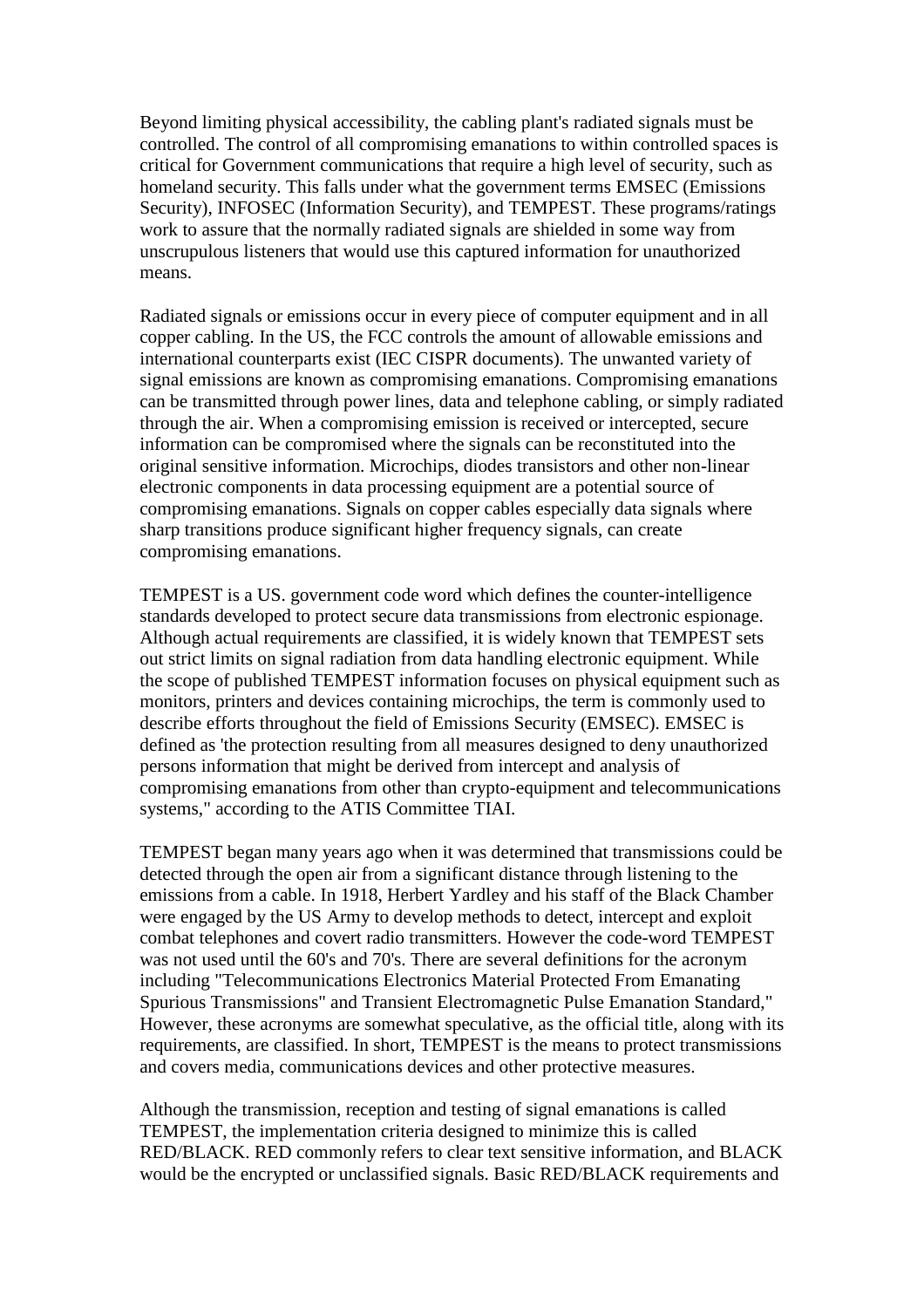criteria were declassified in 1995 as NSTISSAM TEMPEST/2-95 (FOUO). Actual emission limits and test parameters remain classified. Even without more complete parameters, it is known that TEMPEST served as a model for many other governments' equivalent programs. The NATO equivalent is AMSG 720B. In Germany, even the names of the standards supplied by the government remain classified, but it is known that the National Telecom Board administers their equivalent to the TEMPEST rating program. In the UK, Government Communications Headquarters (GCHO), the equivalent of the NSA (National Security Administration), administers their program.

While there is only one U.S. TEMPEST standard, there are three U.S. levels of NSA encryption level approval. Type 1 is acceptable for use in classified or controlled cryptographic equipment and may refer to assemblies, components or other items endorsed by the NSA for securing telecommunications and automated systems for the protection of classified or sensitive U.S. Government information. This equipment is subject to restrictions in accordance with the international Traffic in Arms Regulations. Type 2 approval is for equipment, assemblies and components used in the transmission of non-classified but sensitive information. Type 3 implements an unclassified algorithm registered to the National Institute of Standards and Technology (NIST) for use in protecting unclassified sensitive or commercial information.

U.S. TEMPEST certification can apply to both equipment and to complete systems in a network environment. There are separate TEMPEST testing procedures for equipment in a laboratory and for systems in the field. Both field and laboratory TEMPEST tests include all system components, with field tests including the cabling plant as part of the TEMPEST test. Changing one single component can compromise the security of the entire system. In secure communications, the medium used to transmit the data (i.e. the cabling) is part of the TEMPEST or EMSEC system. TEMPEST emission control standards for equipment and cabling, combined with data encryption and other security systems, allow for INFOSEC (Information Security). Because of these stringent requirements, the government historically, has had few options for physical layer (cabling) security.

One effective TEMPEST cabling option is the use of fiber optic networks. This provides added protection due to the fact that the fiber does not radiate /emit signals and would have to be physically compromised in order to access the communications. Fiber network equipment, however, is more costly than the equivalent copper components resulting in higher maintenance costs as they are based on original purchase pricing and requires more maintenance than copper.

Copper networks are commonly used, but require very specific installation practices, such as NSTISSAM TEMPEST/2-95 RED/BLACK separation guidelines. In RED/BLACK, the RED cabling and equipment is separated and/or shielded from the BLACK cabling and equipment to prevent coupling. The RED equipment and cabling are restricted from external access as well as proximity to other potential signal radiators. Other equipment that could listen to or carry or propagate emanations such as cell phones and radios are forbidden in RED areas.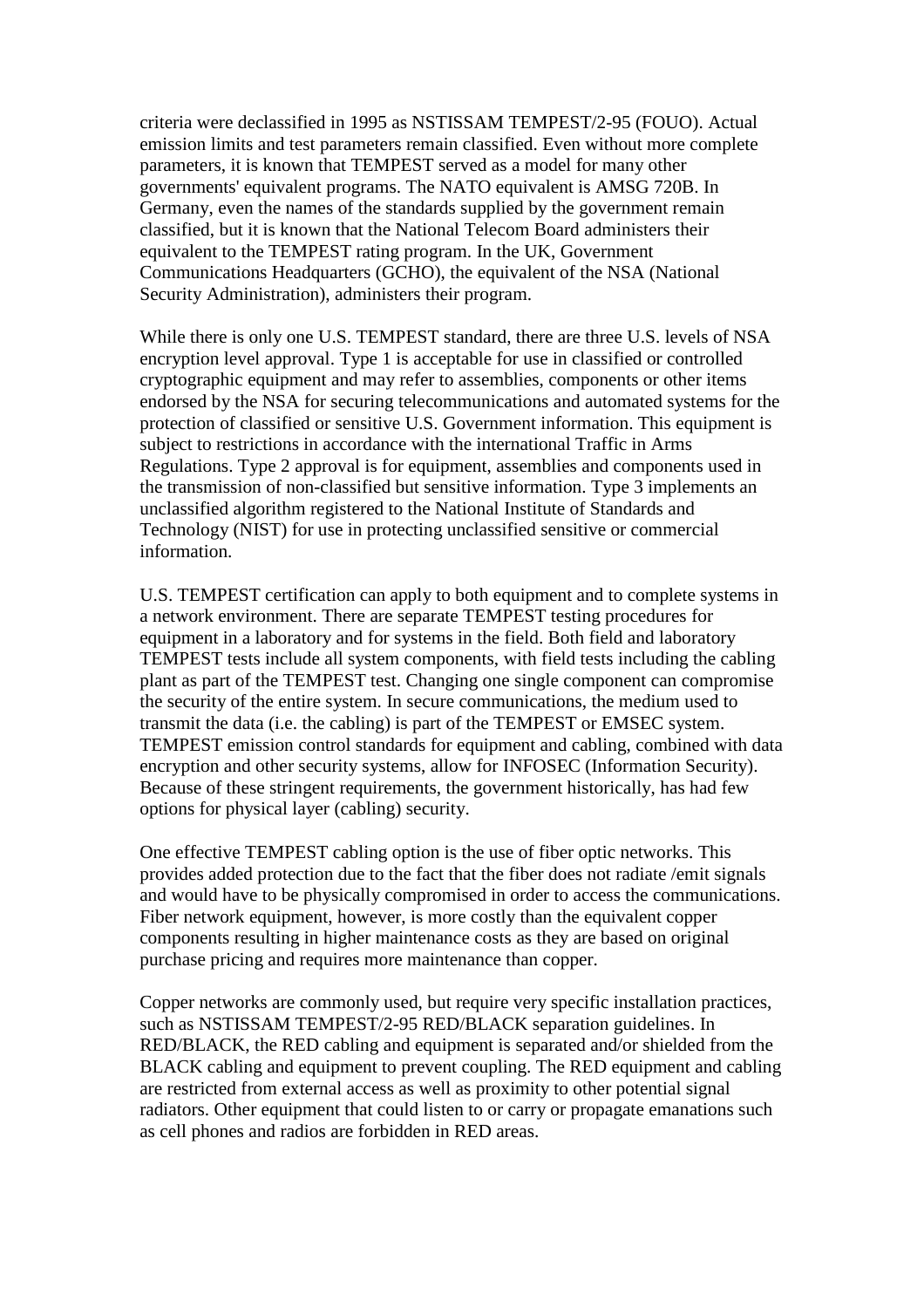Most federal agencies dealing with classified information have trained Certified TEMPEST Technical Authorities (CTTAs) to advise on and approve classified system installations. CTTAs have significant TEMPEST training and background to enable them to balance RED/BLACK security criteria against the threat to the system to provide an optimum cost benefit TEMPEST security solution. There is less of a need for TEMPEST security in certain situations such as those where there is a large controlled or inspectable space around the secure system, and more of a need for TEMPEST security where the controlled or inspectable space is minimal. Only a Certified TEMPEST Technical Authority can determine inspectable space and protection criteria IAW NSTISSI 7000.

Shielded copper cable provides an additional layer of security by significantly limiting emissions. While this would in theory allow reduced RED/BLACK separation distances, the TEMPEST installation practices may not allow this reduction in practice. Shielded cable is required depending upon security level, inspectable space, and threat. The use of shielded cable can reduce cable separations, eliminate or reduce the need for signal isolation and filtering, is usually required for use with TEMPEST approved equipment, and reduce or eliminate the need for additional cable or other shielding. Shielded cable can also be used for BLACK signaling to reduce the possibilities of these cables picking up other emanated signals.

F/UTP or foil shielded UTP cable has one overall foil shield surrounding four unshielded-twisted pairs and is traditionally used when shielded cable is specified, although this may not be sufficient in some situations. Additional signal isolation can be provided through braided shields, tighter braids, foil with braid, or individual pair shields with an overall foil shield. Metallic distribution systems and the facility itself can also provide signal isolation. A cable and configuration must be selected that will limit any emanated signals to within the controlled or inspectable space.

Recent testing sheds additional light on the standards and copper options for connections to TEMPEST and other secure processing equipment. Siemon's TERA®, a Category 7/ Class F copper system has passed TEMPEST emissions testing by an independent, NSA certified lab, Dayton T. Brown Inc. in a specific configuration. This indicates that TERA cabling should meet all TEMPEST shielded cabling requirements in even the most demanding situations. Although cabling in general cannot be TEMPEST approved, as the signals and configuration will vary, the TERA shielded cabling configuration will provide the best TEMPEST protection commonly available.

While the majority of the test parameters are classified, it is understood that the combination of TERA connectivity and cable suitably minimized/eliminated emissions as part of an overall system. TERA utilizes S/FTP cable and fully shielded connectivity. In S/FTP cable, each pair is individually shielded and an overall braid shield surrounds all conductors. Additional shielding is integrated into the outlets and plugs, eliminating another potential emission source. It is important to note that a 6A F/UTP system did not pass the same testing when a single foil shielded cable was used with RJ45 jacks.

For the TEMPEST test, a four-connector, 100 meter TERA channel was deployed in a shielded anechoic chamber. The channel was energized with full duplex Gigabit